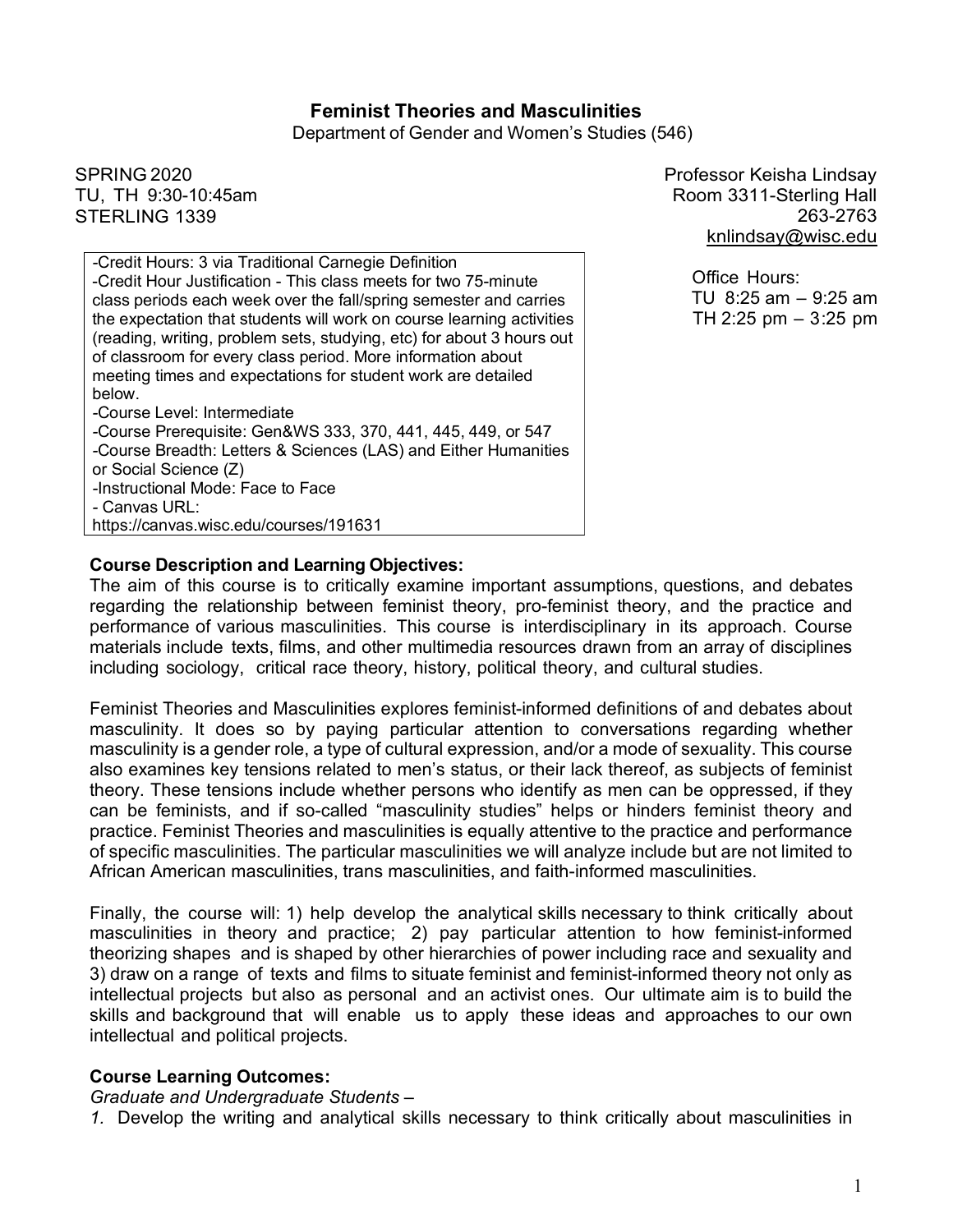theory and practice

*2.* Determine how feminist theorizing about masculinity shapes and is shaped by other hierarchies of power including race and sexuality

## *Graduate Students –*

*1.* Use feminist theorizing about masculinity to help develop graduate level research including but not limited to thesis and dissertation research

## **Course Readings:**

The following **anthology** is available for purchase at A Room of One's Own Bookstore, 315 W. Gorham. Tel: 608-257-7888. *Masculinity Studies and Feminist Theory* (MSFT). Edited by Judith Kegan Gardiner. ISBN-10: 0231122799 and ISBN-13: 978-0231122795. The anthology is also on reserve at the Undergraduate Library, Helen C. White Building.

*All other course readings are available on Canvas.*

## **Course Requirements - UNDERGRADUATE STUDENTS**

*1. Attending class and participating in class discussion (10%)*

You must sign the sign-in sheet at the beginning of every class, except for the first class when I will take attendance. **You are allowed two absences without explanation**. Any absences greater than this number will drop your total participation grade by one full letter grade regardless of the extent to which you participate in class discussions. If you miss more than half of all of the class meetings without the instructor's permission you will receive a failing grade for the course. Finally, please note that this is an **honors course** in which close reading of the assigned texts is key to successfully participating in class discussions**.**

You will complete a mid-term participation self-evaluation form using an instructor provider rubric. This form, combined with the instructor's own written evaluation of your participation, are designed to help improve both the quantity and the quality of your contribution to class discussion.

## *2. Discussion Questions (10%)*

You will submit a total of two discussions questions throughout the semester. Use each question to comment on anything that you find contradictory, controversial, confusing or otherwise noteworthy in one or more the readings. Your question may seek to clarify particular terms or ideas; it may challenge the author's presumptions; it may interrogate the implications of an author's claims; or it may attempt to relate assigned readings to materials beyond the course. A discussion question is **open ended. It cannot be answered with a simple "yes" or "no."** You **must be present** in class to solicit responses to and receive credit for your discussion question.

We will use Canvas for discussion questions. You can access Canvas from the University of Wisconsin's home page. Discussion questions are **due at noon** on the **morning** before class. Please type your discussion question directly into the relevant text box (no attachments). Discussion questions are due at **noon,** via Canvas, on the **day before** class. You must be present in class to solicit responses to and receive credit for your discussion questions. If you are absent you must post an additional discussion question (and be present in class to discuss it) in order to receive "make up" credit.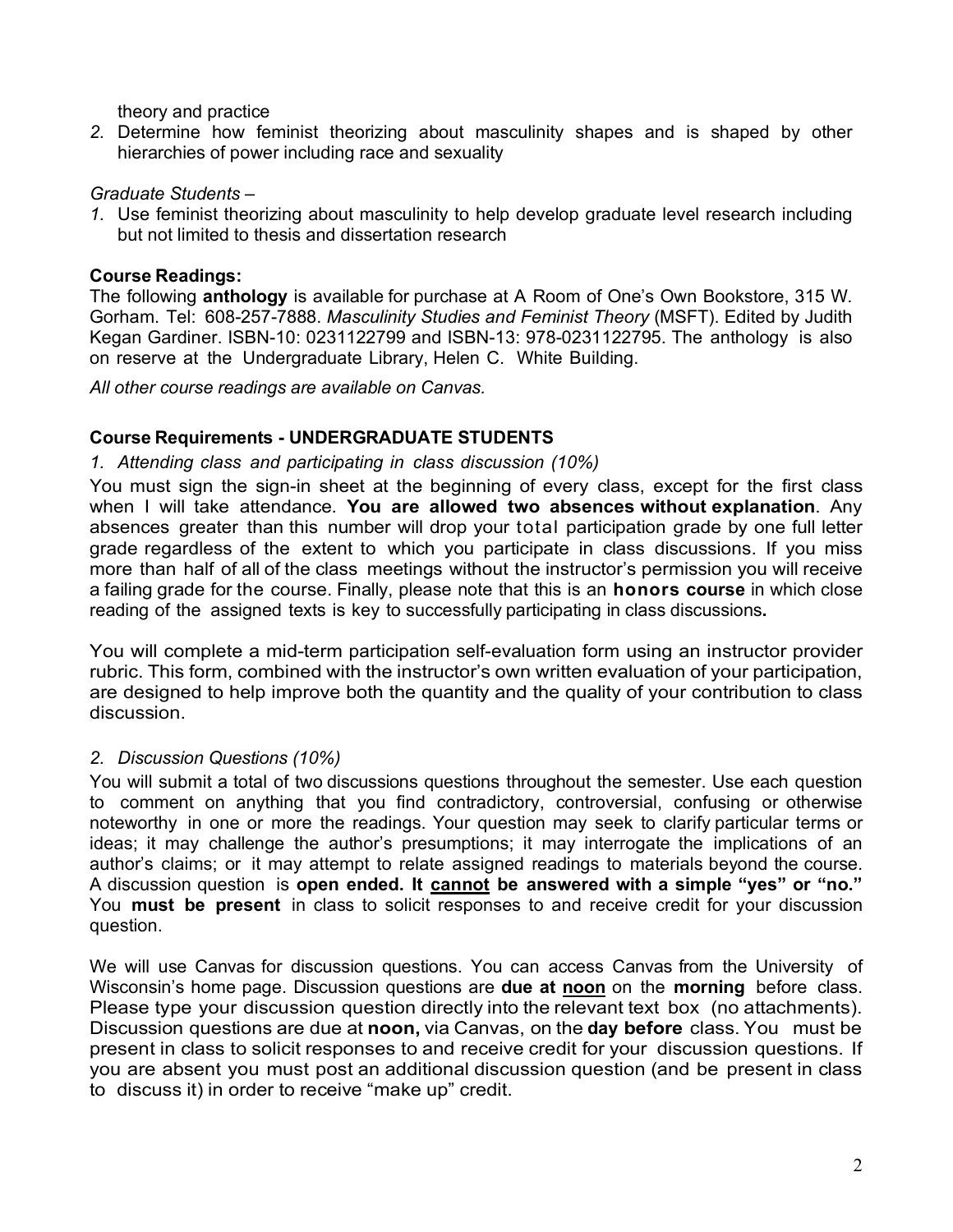#### *3. Short Essay (15%) – Due Feb 21 at 1:00 pm*

Write a 3-4 page essay that critically analyzes an article, book chapter or other assigned text to date. You may choose a text because it provides novel analysis and interpretation, a controversial perspective, and/or because it serves an example of how *not* to proceed in relation to a particular topic or topic. Pay attention to: 1) how the author moves from topic to problem; 2) what the author posits as evidence; 3) the author's narrative strategies and 4) how the author constructs the subjects/objects of their research.

### *4.* Abstract (ungraded) – *Due Mar 11 at 1:00 pm*

Prepare a one page, double spaced abstract outlining the main claim of your research paper, the possible significance of your work, the types of materials/sources you plan to examine, and how you propose to examine them. At this stage, you may not have finalized your main argument or the types of materials you will examine. However, the point of this exercise is to narrow down your topic in a way that is intelligible to others. So, if there are aspects of your project that remain uncertain, make temporary choices or posit a claim that may be relevant or useful in the weeks to come.

### *5. Annotated Bibliography (10%)* – *Due March 25 at 1:00 pm*

Prepare an annotated bibliography of four external sources relevant to the major socio-economic or political change that you will examine in your research paper (see #7 below for more details). Bibliographic entries should refer to scholarly journal articles, books, and/or book chapters. In your annotation, please describe each source's main argument. Each annotation should be 3-4 sentences long.

### *6. Prospectus – (15%) Due April 8 at 1:00 pm*

Prepare a 3 page, double-spaced prospectus that describes your research paper. Detail your thesis, rationale, methodology, and how you plan to structure/organize your paper.

## *7. Research Paper (40%)* – *Due May 5 at 3:00 pm*

Write a 12-15 page research paper in which you: a) use feminist and pro-feminist theorists' understandings of masculinity to analyze the emergence and implications a major (post 1960) socio-economic or political change (more single parent families, rising rate of criminal incarceration, implementation of "Don't ask, Don't Tell," etc.) and b) detail how and why this same, major (post 1960) socio-economic or political change complicates feminist and pro-feminist theorists' understandings of masculinity.

## *Course Requirements - GRADUATE STUDENTS*

#### *1. Graduate Student Discussion Sessions (10%)*

*You are expected to meet with me, as a group, 2-3 times during the semester. Group members will work in pairs to critically analyze and make informal presentations about assigned readings. Dates to be scheduled.*

## *2. Discussion Questions (10%)*

*You will submit a total of two discussions questions throughout the semester. Use each question to comment on anything that you find contradictory, controversial, confusing or otherwise noteworthy in one or more the readings. Your question may seek to clarify particular terms or ideas; it may challenge the author's presumptions; it may interrogate the implications of an author's claims; or it may attempt to relate assigned readings to materials beyond the course. A discussion question is open ended. It cannot be answered with a simple "yes" or "no." You must be present in*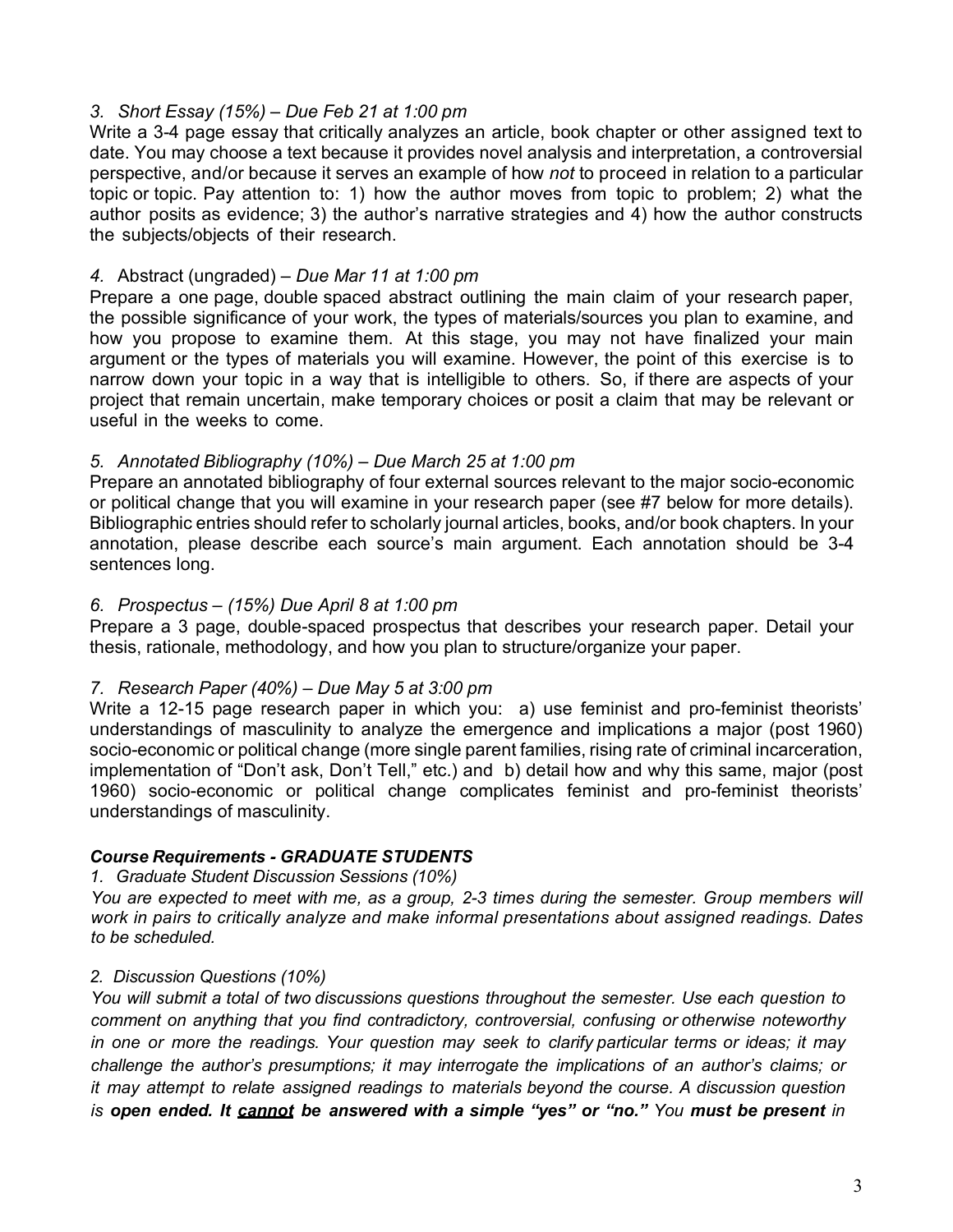*class to solicit responses to and receive credit for your discussion question.*

#### *3. Abstract (ungraded) - Due Mar 11 at 1:00 pm*

*Prepare a one page abstract outlining the main claim of your research paper, the possible significance of your work, the types of materials/sources you plan to examine, and how you propose to examine them. At this stage, you may not have finalized your main argument or the types of materials you will examine. However, the point of this exercise is to narrow down your topic in a way that is intelligible to others. So, if there are aspects of your project that remain uncertain, make temporary choices or posit a claim that may be relevant or useful in the weeks to come.*

#### *4. Annotated Bibliography (10%) – Due March 25 at 1:00 pm*

*Prepare an annotated bibliography of six external sources relevant to the major socio-economic or political change that you will examine in your research paper (see #7 below for more details). Bibliographic entries should refer to scholarly journal articles, books, and/or book chapters. In your annotation, please describe each source's main argument. Each annotation should be 3-4 sentences long.*

#### *5. Prospectus (20%) - Due April 8 at 1:00 pm*

*Prepare a 4 page, double-spaced prospectus that describes your research paper. Detail your thesis, rationale, methodology, and how you plan to structure/organize your paper.*

#### *6. Research Paper (50%) – Due May 5 at 3:00 pm*

*Write a 15-20 page research paper in which you: a) use feminist and pro-feminist theorists' understandings of masculinity to analyze the emergence and implications a major (post 1960) socioeconomic or political change (more single parent families, rising rate of criminal incarceration," etc.) and b) detail how and why this same, major (post 1960) socio-economic or political change complicates feminist and pro-feminist theorists' understandings of masculinity. Strive to incorporate a topic and/or methodology that advances your master's thesis, dissertation, or other graduate level research.* 

**Email Communication:** I aim to respond to student emails within a 24-hour period Monday to Friday.

**Classroom Conduct: Laptops and smartphones are allowed if and when they are used to access assigned readings and other class materials. Please do not use your laptops and smartphones to text or to browse the web. Our aim is to foster a non-distracting and intellectually productive learning environment**. If you are found using the above devices in an unauthorized manner your class attendance will be "zeroed" for the day in question.

**Academic Misconduct (Plagiarism and Cheating):** By enrolling in this course, each student assumes the responsibilities of an active participant in UW-Madison's community of scholars in which everyone's academic work and behavior are held to the highest academic integrity standards. Academic misconduct compromises the integrity of the university. Cheating, fabrication, plagiarism, unauthorized collaboration, and helping others commit these acts are examples of academic misconduct,which can result in disciplinary action. This includes but is not limited to failure on the assignment/course, disciplinary probation, or suspension. Substantial or repeated cases of misconduct will be forwarded to the Office of Student Conduct & Community Standards for additional review.

For more information, refer to studentconduct.wiscweb.wisc.edu/academic-integrity/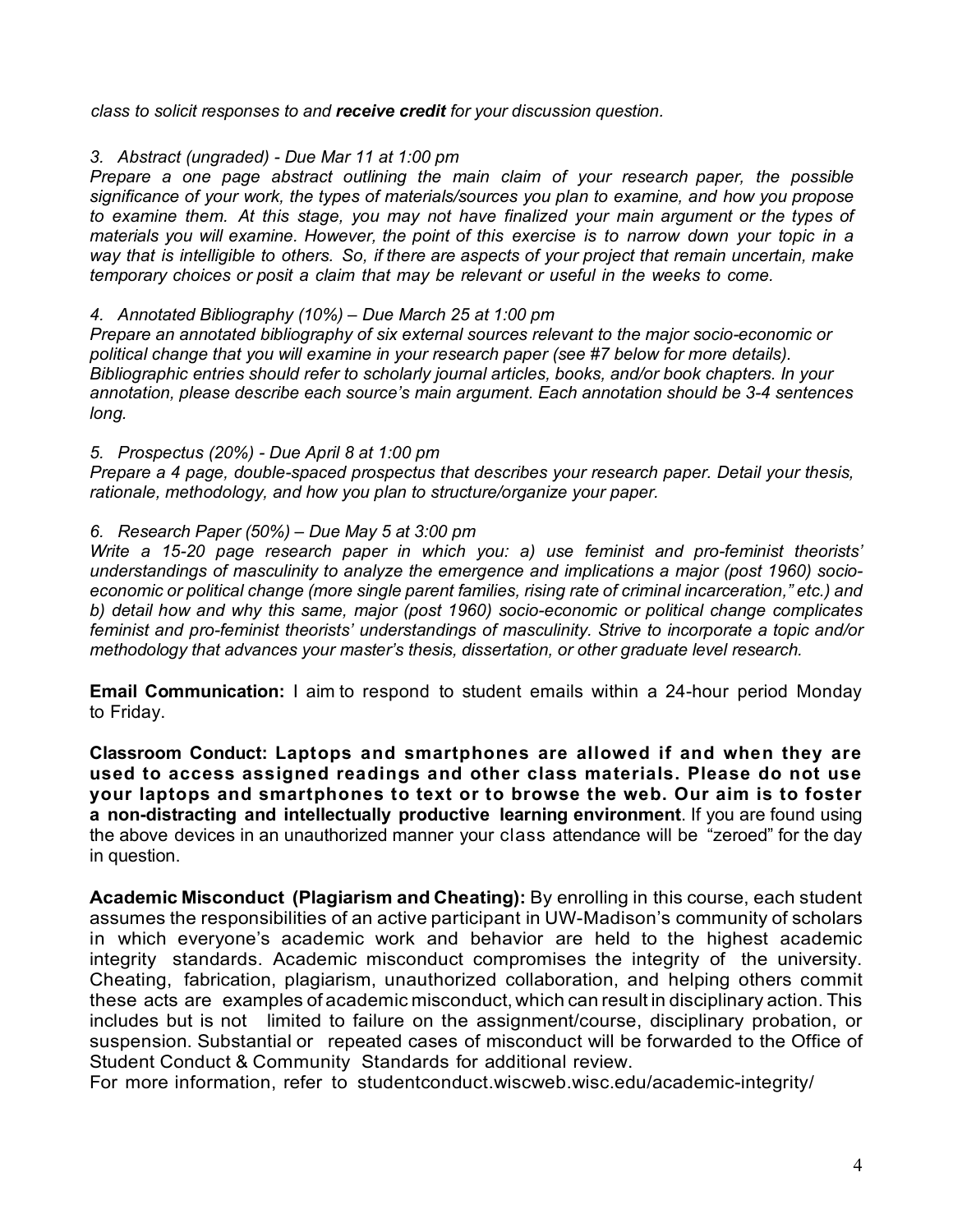**Grading:** Final grades will be determined according to the following official UW grading scale: A 93-100%; AB 88-92%; B 83-87%; BC 78-82%; C 70-77%; D 60-69%; F below 60%.

**Grading Related Questions and Appeals:** If you have questions about a grade, please speak to me first. If the question is not resolved, speak with the department Chair, Aili Tripp, who will attempt to resolve the issue informally and who will notify you of the Appeals Procedures if further, formal action is required. I will only discuss questions about grades during office hours or by appointment - not over email or before/after class. If you would like to challenge your grade, please wait 24 hours after receiving the grade before contacting me.

**LatePaper Policy:** Papers and exams turned in late will be penalized by **ten (10) percentage points for** each 24-hour period after the due date.

**Accessibility:** The University of Wisconsin-Madison supports the right of all enrolled students to a full and equal educational opportunity. The Americans with Disabilities Act (ADA), Wisconsin State Statute (36.12), and UW-Madison policy (Faculty Document 1071) require that students with disabilities be reasonably accommodated in instruction and campus life. Reasonable accommodations for students with disabilities is a shared faculty and student responsibility. Students are expected to inform faculty [me] of their need for instructional accommodations by the end of the third week of the semester, or as soon as possible after a disability has been incurred or recognized. Faculty [I], will work either directly with the student [you] or in coordination with the McBurney Center to identify and provide reasonable instructional accommodations. Disability information, including instructional accommodations as part of a student's educational record, is confidential and protected under FERPA.

## **What is Masculinity?**

Interrogating Masculinities – An Introduction and Rationale *Jan 21:*  -Course Overview/Syllabus Review/Meet and Greet

*Jan 23:*

-Judith Gardiner. "Introduction" (MSFT)

-Gail Bederman: "Why Study "Masculinity," Anyway? Perspectives from the 'Old Days'"

-C.J. Pascoe and Tristan Bridges. "Historicizing Masculinities"

Masculinity and/as Binary Gender

*Jan 28:* 

-Judith Lorber. "Night to his Day: The Social Construction of Gender" -Carole Pateman. "Contracting In"

*Jan 30:*

-R. W. Connell. "The Social Organization of Masculinity" (p. 30-) -bell hooks. "Reconstructing Black Masculinity"

Masculinity and/as Binary Sexuality

*Feb 4:*

-Catherine MacKinnon. "Sexuality"

-Lynne Segal. "Belly of the Beast: Sex as Male Domination"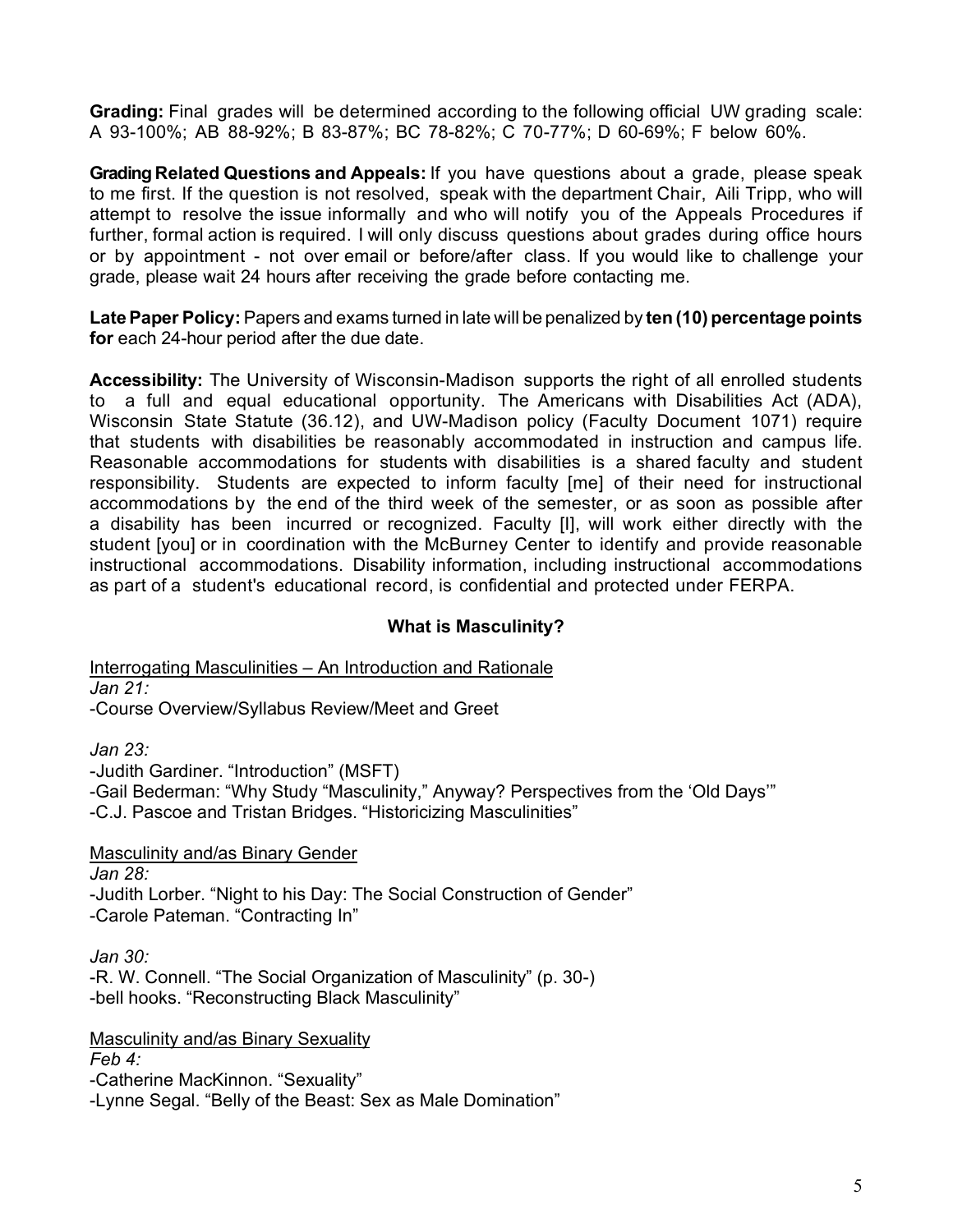*Feb 6:* -Michael Kimmel. "Masculinity as Homophobia" -C. J. Pascoe. "'Dude, You're a Fag': Adolescent Masculinity and the Fag Discourse"

Masculinity and/as Culture *Feb 11:* In-Class Film - Tough Guise2

*Feb 13:*  -Michael Kimmel: "The Birth of the Self-Made Man" -Lionel Cantu. "Entre Hombres/Between Men"

# **Querying Men as Feminist Subjects: The Perils and the Possibilities**

Are Men Oppressed? *Feb 18:* 

-Susan Faludi. "The Son, The Moon, and the Stars" -Harry Brod. "Studying Masculinity as Superordinate Studies" (MSFT)

*Feb 20:*

-Marlon Ross. "Race, Rape, Castration: Feminist Theories of Sexual Violence and Masculine Strategies of Black Protest" (MSFT)

-Peter Chua, Dune C. Fujino. "Negotiating New Asian-American Masculinities: Attitudes and Gender Expectations"

# *(Undergraduate) Short Essay Due - Feb 21 at 1:00 pm*

Can Men be Feminists?

*Feb 25:* 

-Michael Kimmel. "Abandoning the Barricades: or How I Became a Feminist"

-Michael Awkward. "A Black Man's Place in Black Feminist Criticism"

-Calvin Thomas. "Reenfleshing the Bright Boys; Or How Male Bodies Matter to Feminist Theory" (MSFT)

*Feb 27:*

-Joy James. "Anti Racist (Pro)Feminsims and Coalition Politics: No Justice, No Peace" -Tania Modleski. "Postmortem on Postfeminism" -David Kahane. "Male Feminism is An Oxymoron"

Masculinity Studies – Who, What, and Why?

*Mar 3*:

-Diane Richardson and Victoria Robinson. "Theorizing Women's Studies Gender Studies and Masculinity: The Politics of Naming"

-Judith Newton: "Masculinity Studies: The Longed for ProFeminist Movement for Academic Men?" (MSFT)

-Sally Robinson. "Pedagogy of the Opaque: Teaching Masculinity Studies" (MSFT)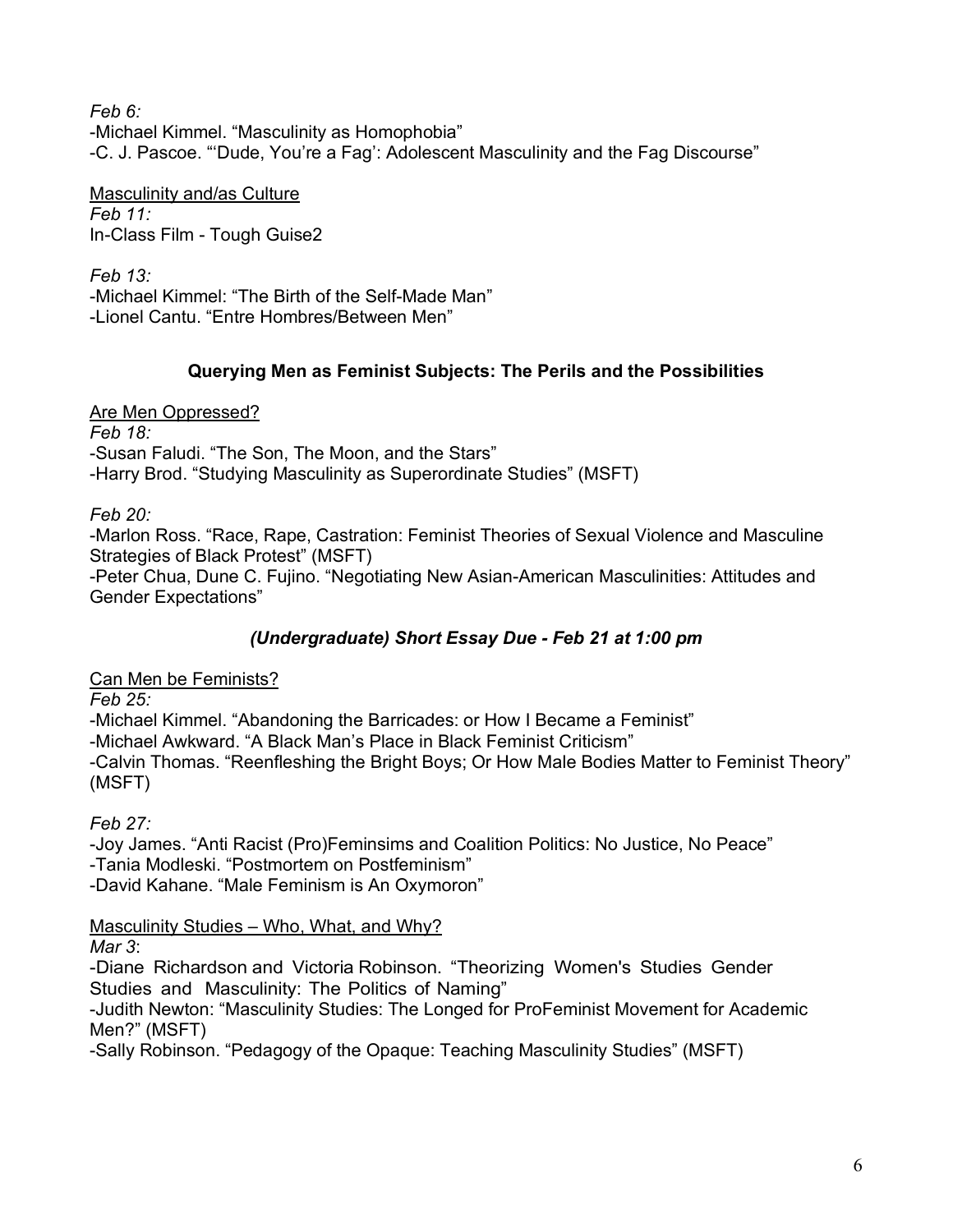*Mar 5*:

-Eric Anderson. "Introduction"

-Rachel O'Neill. "Whither Critical Masculinity Studies? Notes on Inclusive Masculinity Theory, Postfeminism, and Sexual Politics"

# **Learning from Specific Masculine Practices and Performances**

Masculinities At and Beyond Gender Binaries

*Mar 10*:

-Julia Serano. "There Is No Perfect Word: A Transgender Glossary of Sorts" -Jamison Green. "Look! No, Don't! The Visibility Dilemma for Transsexual Men" -Judith Halberstam. "The Good, the Bad, and the Ugly: Men, Women, and Masculinity" (MSFT)

# *Abstract Due – Mar 11 at 1:00 pm*

*Mar 12*: Library Visit

*Mar 24*: -Emi Koyama. "The Transfeminist Manifesto" -Miriam J. Abelson. "Trans Men Engaging, Reforming, and Resisting Feminisms" In-Class Film: Mind if I Call You Sir?

# *Annotated Bibliography Due* **–** *March 25 at 1:00 pm*

Men's Rights Movements and Masculinities

*Mar 26:*

-Voice for Men. "Introduction to the Men's Rights Movement" -Bill Moyers. (Interview) "A Gathering of Men with Robert Bly" -Jeff Sharlet. "What Kind of Man Joins the Men's Rights Movement?"

*Mar 31*:

Jane Caputi and Gordene O. MacKenzie. "Pumping Iron John" -Judith Gardiner. "Theorizing Age and Gender: Bly's Boys" (MSFT) -Michael Messner. "The Limits of 'The Male Sex Role': An Analysis of the Men's Liberation and Men's Rights Movements' Discourse"

*Apr 2*: In-Class Prospectus Review/Preparation

"Endangered" Black Masculinities

*Apr 7*

-Robert Staples. "Black Male Genocide: A Final Solution to the Race Problem in America." -Richard Majors and Janet Billson. "Cool Pose: Expression and Survival" -Barack Obama. "Father's Day Speech"

# *Prospectus Due April 8 at 1:00 pm*

*Apr 9*:

-David Banks. "Somebody Needs to Help the Boys"